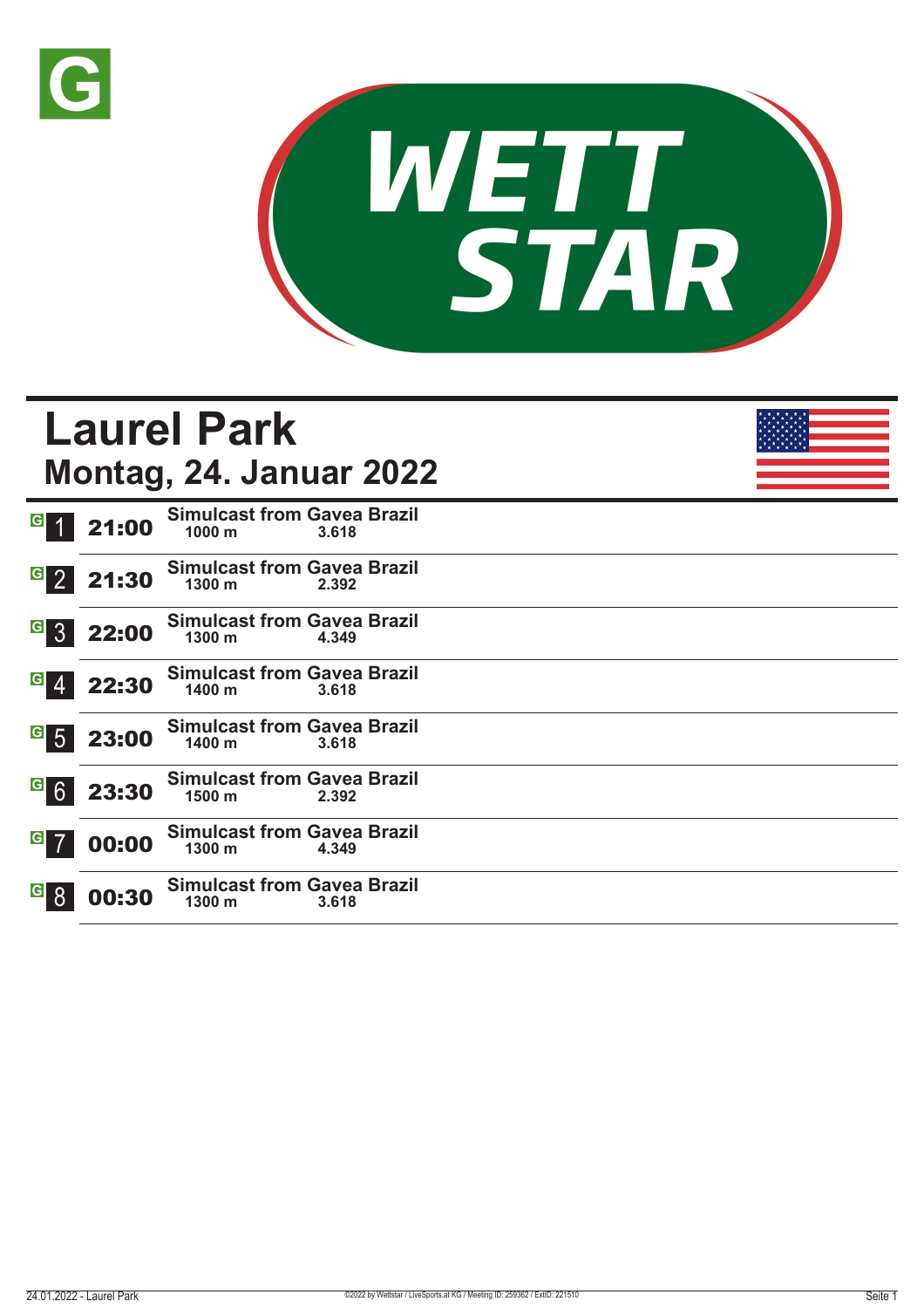| 24.01.2022 - Laurel Park                                                                                                                                                                               |            |                                                                                                                                                                         |        | Rennen#8                                                                                                                                          |                               |                                                                                                                                                                    |   |                                                                                                                                                                                     | Seite 2 |
|--------------------------------------------------------------------------------------------------------------------------------------------------------------------------------------------------------|------------|-------------------------------------------------------------------------------------------------------------------------------------------------------------------------|--------|---------------------------------------------------------------------------------------------------------------------------------------------------|-------------------------------|--------------------------------------------------------------------------------------------------------------------------------------------------------------------|---|-------------------------------------------------------------------------------------------------------------------------------------------------------------------------------------|---------|
| <b>WANN STARTET IHR PFERD</b>                                                                                                                                                                          |            |                                                                                                                                                                         |        |                                                                                                                                                   |                               |                                                                                                                                                                    |   |                                                                                                                                                                                     |         |
| Articulada<br>Artillero<br>Augustine Cherie<br>Avenue Style<br>Awesome Poker<br><b>Beaver Creek</b><br><b>Becassine</b><br>Cosa Buena<br><b>Dicabron</b><br>Fire Star<br>General Colombo<br>Gipsy Song |            | Gobelin<br>Hanna Bryan<br>Holter<br>Honest Boy<br>I Have A Dream<br>Ideia Campea<br>Imperador Da Gavea<br>Isla Amada<br>Itapema<br>Joia Court<br>Joist<br>Julia Roberts | հ<br>8 | Jurema<br>Jurista King<br>La Marianne<br>Lady Fish<br>Lizandra<br>Lucrecia<br>Luluca<br>Marrom<br>Marselhesa<br>Narcotico<br>Negociador<br>Niquel | 8                             | Noah<br>Nobreak<br>Northern Court<br>Novela Nova<br>Ocean Queen<br>Octacampea<br>Ofuscante<br>Olympic Classy<br>Olympic Louisiana<br>On Fire<br>Onboard<br>Orcagna | 8 | Orozco<br>Ortega Y Gasset<br>Ostra Fresca<br>Our Puppy<br>Ourinho Da Mamae<br>Over The Rainbow<br>Pokamania<br>Primavera<br>Quanto Bella<br>Quatari King<br>Spectrum Man<br>Toscana | ĥ       |
| <b>WANN STARTET IHR JOCKEY / FAHRER</b>                                                                                                                                                                |            |                                                                                                                                                                         |        |                                                                                                                                                   |                               |                                                                                                                                                                    |   |                                                                                                                                                                                     |         |
| Acedenir Gulart<br>Breno Goncalves De Melo<br>Carlos Lavor<br>Eduardo De Paula Neves<br>Igor Ribeiro Mendes                                                                                            | 2,6<br>2,8 | 1,7,8<br>5,6,8                                                                                                                                                          |        | Alexandre Araujo Duarte<br><b>Bruno Viana Queiroz</b><br>Claudinei Brum De Farias<br>Francisco Igo Alves Chaves<br>Jorge Antonio Ricardo          | 8<br>2,3,4,5,6,7,8<br>4,5,7,8 | Alexandre Correia Da Silva<br>Carlos Erieltun Franca<br>Edson Ferreira                                                                                             |   | ĥ<br>Henderson Dos Santos Ferna 1,2,3,4,6,7<br>Leandro Henrique Espindola 1,2,3,4,5,6,7,8                                                                                           |         |

#### **WANN STARTET IHR TRAINER...**

| Adelcio Menegolo          |     | Alessandro Mendes Damasce 5            |       | Alvaro Emigdio Castillo       |     | Antonio Ricardo Da Silva   |       |
|---------------------------|-----|----------------------------------------|-------|-------------------------------|-----|----------------------------|-------|
| Carlos De Souza Rodrigues |     | Cesar Gustavo Netto                    |       | Christiano Florisbal Oliveira |     | Claudio Peixoto De Almeida |       |
| Daniel Rogerio Peres      |     | Dulcino Guignoni                       |       | Edson Celento Dos Reis        | 6   | Edson Ribeiro Ferreira     |       |
| Edson Ricardo Pereira     | 1.4 | Fabricio Borges                        | 5.6   | Flavio Da Silva Guedes        | 1.8 | Gesuisinho De Souza Almeid |       |
| lgor Do Canto Botelho     |     | Jaime Moniz Neto Barreto Ara 1,3,4,7,8 |       | Jairo Da Silva Borges         |     | Jose Ferreira Reis         | 5.6   |
| Jose Filho Galdino        |     | Jr. Roberto Luiz Morgado               | 1,3,7 | Julio Cezar Castro Sampaio 4  |     | Leonardo Jose Dos Reis     | 5,6,7 |
| Leopoldo Jose Cury        |     | Luis Esteves                           | 3.7   | Luiz Felipe Fernandes         |     | Luiz Henrique Alvez Vieira | 2.5.6 |
| Marcello Borioni          |     | Marcus Aurelio Botelho                 | 5.7   | Mauricio Fontoura Chaves      | 8   | Mauro Teixeira Costa       |       |
| Reginaldo Silva Freire    |     | Victor De Mello Gomes                  | 4     | Vitor De Souza Lahass         |     |                            |       |
|                           |     |                                        |       |                               |     |                            |       |

**Maikon Mesquita 5,6 Marcelo De Chaves Goncalve 1,3,4 Matheus Aguiar 6,8 Nelson Alexandre Dos Santos 5,6 Victor Samuel Paraguacuto R 5,7 Victoria Dias Mota 8 Waldomiro De Souza Blandi 1,3,4,7 Wallison De Assis Pereira 2,5,6 Wesley Matheus Cardoso 3,7**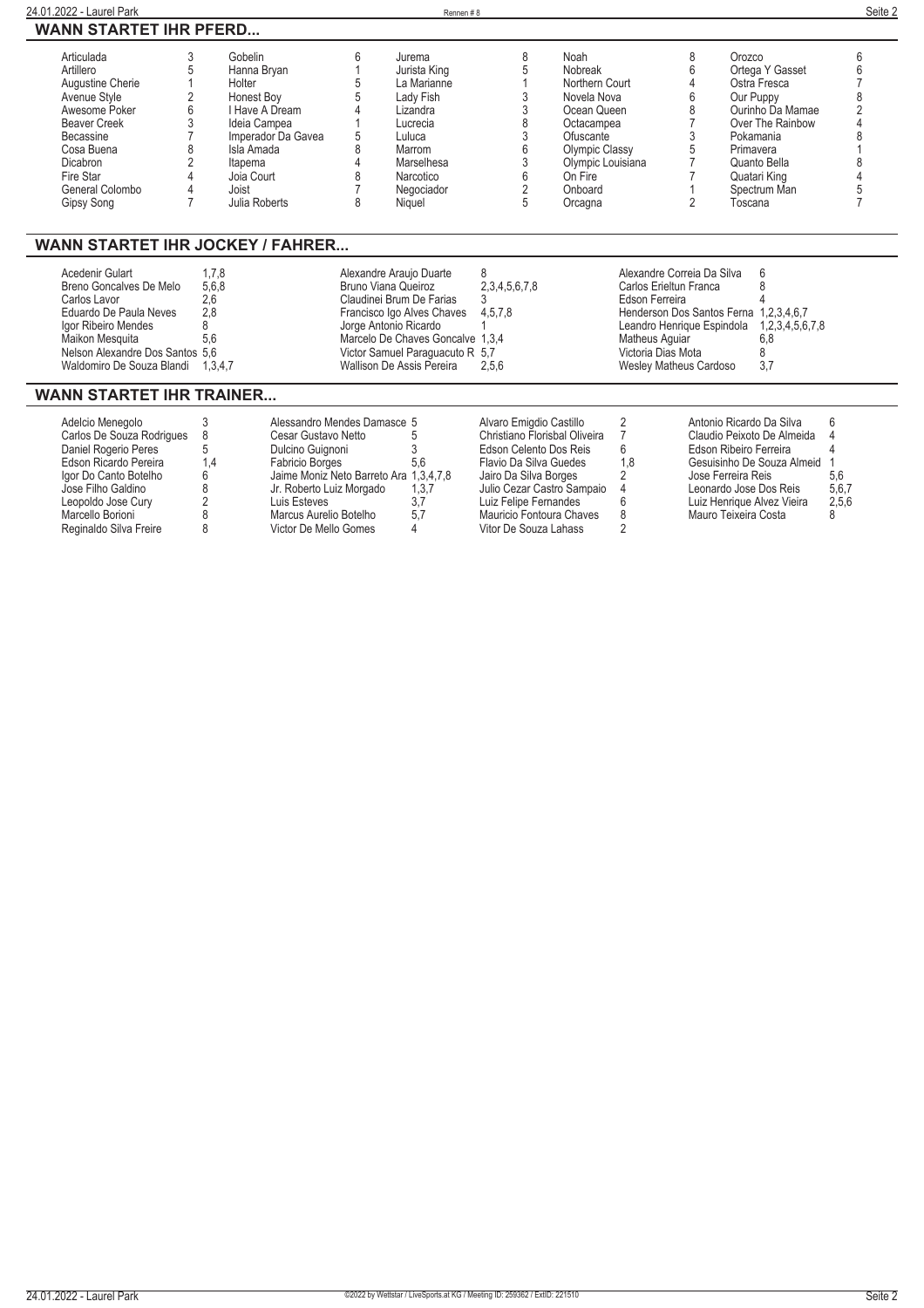#### **24.01.2022 - Laurel Park** Rennen # 1 **Seite 3 Simulcast from Gavea Brazil**

**Rennpreis: 3.618**

**1000 m 3.618 Flach**



**SIMULCAST from Gavea, Brazil Race #1. To Wager Please ask for Laurel Race #1. Allowance, Open, 5 yo's & up, Dist. 1000 meters.** 

| 1000                    |                                                                                                                   |           |                |      |                         |                                               |
|-------------------------|-------------------------------------------------------------------------------------------------------------------|-----------|----------------|------|-------------------------|-----------------------------------------------|
|                         | <b>Primavera</b>                                                                                                  |           |                |      |                         |                                               |
| 1                       | 6j. rotbraun S [BR] (Jeune-Turc - Moet Rose)                                                                      | 28.12 Gva | 8              | 1300 | 27,5 Acedenir Gulart    | In Fact, Quatari King (Brz), Go Rafa Go (Br   |
|                         | Trainer: Flavio Da Silva Guedes                                                                                   | 28.08 Cjd | 6              | 1300 | 10.5 Jeane Alves        | Magical Heart, Fugitive (Brz), Glory Kowgirl  |
| 58.1                    | Besitzer: Maria Valdirene M.Do Nascim                                                                             | 07.08 Cid | 9              | 1500 | 52,7 A. Mesquita        | Isaformer, Saxshow, Lady Do Iguassu (Brz)     |
|                         |                                                                                                                   | 31.07 Cid | 5              | 1400 | 19,1 A. Mesquita        | Pomponius, Chevre d'Or (Brz), Rocky Marci     |
| Box: 1<br>ML: 19,0      | <b>Leandro Henrique Espindol</b>                                                                                  | 17.07 Cjd | 4              | 1400 | 24,8 E. Pereira         | Lady Do Iguassu, Nocate (Brz), Pfeiffer (Br   |
|                         |                                                                                                                   |           |                |      |                         |                                               |
| $\overline{\mathbf{2}}$ | <b>Augustine Cherie</b><br>6j. grau S [BR] (Gloria De Campeao - Augustin<br>Trainer: Jaime Moniz Neto Barreto Ara | 12.12 Gva | 2              | 1000 | .5 Acedenir Gulart      | Fleur De Lys, Augustine Cherie (Brz), Vis (   |
|                         |                                                                                                                   | 14.11 Gva | 3              | 1000 | 3.0 Acedenir Gulart     | Namaria ((Brz), Vis (Brz), Augustine Cherie   |
| 58.1                    | Besitzer: Haras Ita-Kunha                                                                                         | 22.08 Gva | 3              | 1000 | 22.2 Bernardo Pinheiro  | Malvado Favorito, Apaixonado Thunder (Br      |
|                         |                                                                                                                   | 18.07 Gva | 1              | 1000 | 3.7 Acedenir Gulart     | Augustine Cherie, Fenix De Icaro (Brz), Vis   |
| Box: 2<br>ML: 35,0      | <b>Acedenir Gulart</b>                                                                                            | 20.06 Gva | 1              | 1000 | 9.5 Wilkley Xavier      | Augustine Cherie, Pat Rafaela (Brz), Iretam   |
|                         | La Marianne                                                                                                       |           |                |      |                         |                                               |
| 2                       | 5j. rotbraun S [BR] (Gloria De Campeao - Aug                                                                      | 20.12 Gva | 3              | 1000 | .9 Jorge Ricardo        | Roupa Nova, Nanda Do Iquassu (Brz), La        |
|                         | Trainer: Jaime Moniz Neto Barreto Ara                                                                             | 29.08 Gva | 1              | 1000 | 3,3 Jorge Ricardo       | La Marianne, Venga (Brz), In The Moonligh     |
| 58.1                    | Besitzer: Haras Ita-Kunha                                                                                         | 11.07 Gva | 1              | 1000 | 1,3 Jorge Ricardo       | La Marianne, Otima (Brz), Caribbean Princ     |
|                         |                                                                                                                   | 27.06 Gva | 4              | 1300 | 2.7 Acedenir Gulart     | Zurs, Halaspucha (Brz), Wanna Be Queen (      |
| Box: 6<br>ML: 35,0      | Jorge Antonio Ricardo                                                                                             | 10.04 Gva | $\overline{2}$ | 1300 | 2,2 Acedenir Gulart     | Nutella Do Iguassu, La Marianne (Brz), Zur    |
|                         | Ideia Campea                                                                                                      |           |                |      |                         |                                               |
| 3                       | 5j. rotbraun S [BR] (Gloria De Campeao - Visio                                                                    | 11.01 Gva | 1              | 1300 | 10,6 Marcelo Goncalves  | Ideia Campea, Kaethe (Brz), Juma Marrua       |
|                         | Trainer: Gesuisinho De Souza Almeida                                                                              | 12.12 Gva | 1              | 1300 | 9.4 Marcelo Goncalves   | Ideia Campea, Over All (Brz), Jurema (Brz)    |
| 58.1                    | Besitzer: Stud Rita E Gelson                                                                                      | 28.11 Gva | $\overline{2}$ | 1000 | 3.5 Breno Melo          | Ochente, Ideia Campea (Brz), Uva De Birig     |
|                         |                                                                                                                   | 01.11 Gva | 4              | 1000 | 66,2 Francisco Chaves   | Kaethe, Ontogo (Brz), Magma Model (Brz)       |
| Box: 3<br>ML: 11,0      | <b>Marcelo De Chaves Goncal</b>                                                                                   | 28.09 Gva | 4              | 1000 | 11.5 Carlos Lavor       | Nanda Do Iguassu, Hopi Hari (Brz), Telinha    |
|                         | <b>Onboard</b>                                                                                                    |           |                |      |                         |                                               |
| 4                       | 5j. rotbraun S [BR] (Gloria De Campeao - Wes                                                                      | 12.12 Gva | 7              | 1300 | 1,0 Waldomiro Blandi    | Inima, Furia Do Menna (Brz), Heroi Amigo (    |
|                         | Trainer: Edson Ricardo Pereira                                                                                    | 24.10 Gva | 1              | 1000 | .8 Waldomiro Blandi     | Onboard, Joatinga (Brz), Vis (Brz)            |
| 58.1                    | Besitzer: Haras Nacional                                                                                          | 30.05 Gva | $\overline{2}$ | 1000 | 1,2 Wilkley Xavier      | In Real Life, Onboard (Brz), Believe Dollar ( |
|                         |                                                                                                                   | 18.04 Gva | 1              | 1000 | 3,7 Waldomiro Blandi    | Onboard, I Wanted Wings (Brz), Caribbean      |
| Box: 4<br>ML: 24,0      | <b>Waldomiro De Souza Blandi</b>                                                                                  |           |                |      |                         |                                               |
|                         | Hanna Bryan                                                                                                       |           |                |      |                         |                                               |
| 5                       | 5j. rotbraun S [BR] (Wired Bryan - Caprichada)                                                                    | 05.12 Gva | 3              | 1400 | 1.9 Victoria Mota       | Zurs, Olympic Nati (Brz), Hanna Bryan (Brz    |
|                         | Trainer: Jr. Roberto Luiz Morgado                                                                                 | 09.11 Gva | $\overline{2}$ | 1300 | 2.4 Muriel Machado      | Allister, Hanna Bryan (Brz), Zurs (Brz)       |
| 58.1                    | Besitzer: Haras Niju/Coud.Familia Mont                                                                            | 04.09 Cid | 7              | 1000 | 2.4 Henderson Fernandes | Y Gold, Lady Forestry (Brz), Once Upon A      |
|                         |                                                                                                                   | 13.07 Gva | 1              | 1300 | 3.0 Ivan Espindola      | Hanna Bryan, Insignia Da Luz (Brz), Tamire    |
| Box: 5<br>ML: 28,0      | <b>Henderson Dos Santos Fer</b>                                                                                   | 17.05 Gva | 7              | 1300 | 12,4 Maikon Mesquita    | Lady Gui Gui, Nutella Do Iguassu (Brz), Ju    |
|                         | Ergebnis:<br>Quoten:                                                                                              |           |                |      |                         |                                               |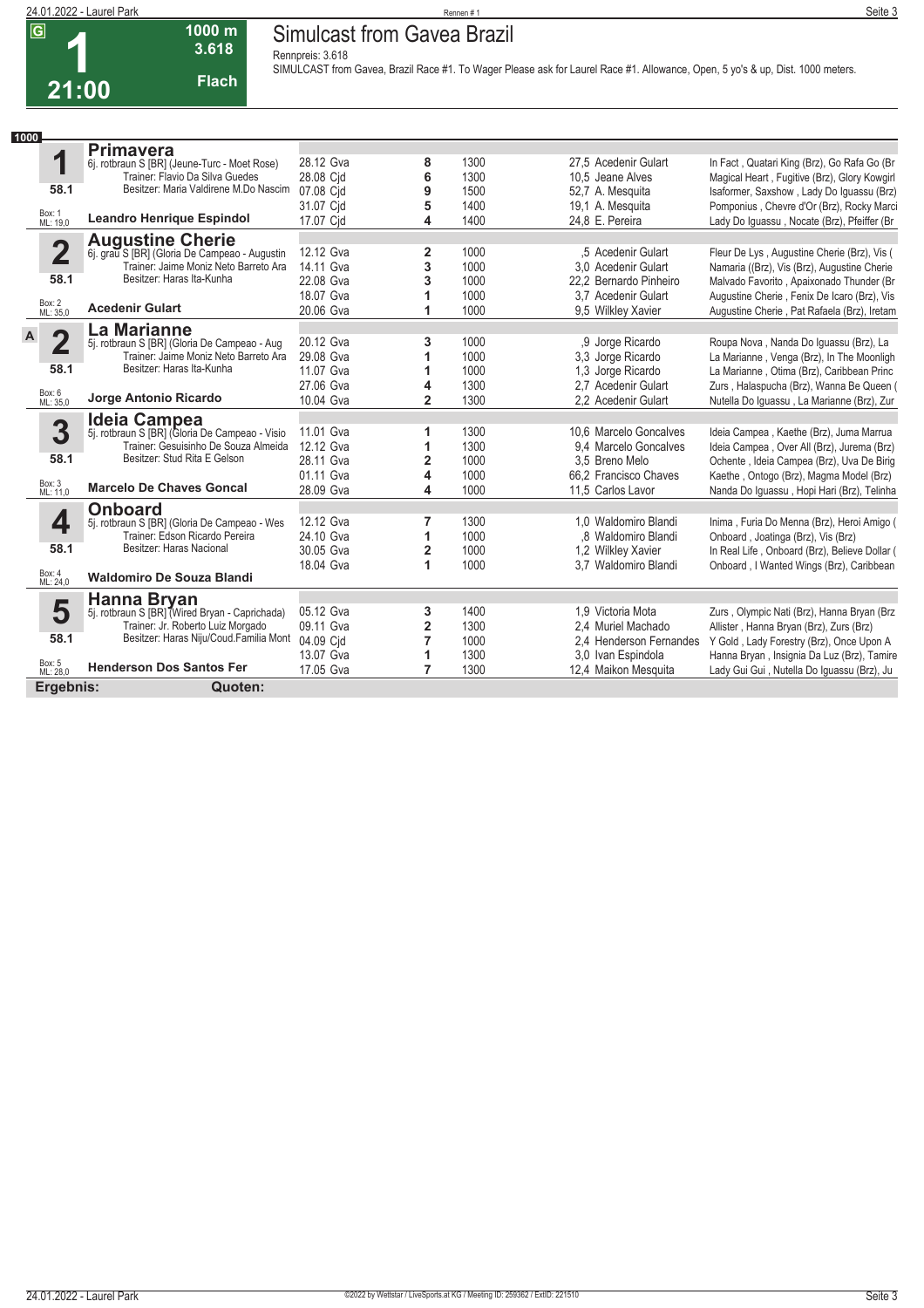**2**

# **24.01.2022 - Laurel Park** Rennen # 2 **Simulcast from Gavea Brazil**

**Rennpreis: 2.392**



**SIMULCAST from Gavea, Brazil Race #2. To Wager Please ask for Laurel Race #2. Claiming, Open, 5 yo's & up, Dist. 1300 meters.** 

| Seite 4<br>ಾಂ |
|---------------|
|               |
|               |
|               |
|               |

| 1300                    |                                                          |           |                         |      |                       |                                               |
|-------------------------|----------------------------------------------------------|-----------|-------------------------|------|-----------------------|-----------------------------------------------|
|                         | <b>Ourinho Da Mamae</b>                                  |           |                         |      |                       |                                               |
| 1                       | 5j. kastanie S [BR] (Alcorano - Cuore d'Amore)           | 10.01 Gva | 5                       | 1100 | 20.4 Eduardo Neves    | I'm All Right, Whisky Sour (Brz), Tica Blond  |
|                         | Trainer: Luiz Henrique Alvez Vieira                      | 27.12 Gva | 10                      | 1100 | 12,1 Leandro Henrique | Jabbah, Blue Horse (Brz), Il Principe (Brz)   |
| 59.0                    | Besitzer: Rodrigo Werner Da Silva                        | 06.12 Gva | 8                       | 1200 | 2.6 Eduardo Neves     | Color-Set, Whisky Sour (Brz), Spring Do Pa    |
|                         |                                                          | 22.11 Gva | 2                       | 1100 | 3.7 Eduardo Neves     | Baioneta Thunder, Ourinho Da Mamae (Brz       |
| Box: 1<br>ML: 13.0      | <b>Eduardo De Paula Neves</b>                            | 08.11 Gva | 1                       | 1200 | 1.8 Francisco Chaves  | Ourinho Da Mamae, Il Principe (Brz), Whisk    |
|                         |                                                          |           |                         |      |                       |                                               |
| $\overline{\mathbf{2}}$ | Negociador<br>5j. rotbraun H [BR] (Al Arab - Aritmetica) | 30.11 Gva | $\overline{2}$          | 1400 | 12.9 Alexandre Duarte | Best Yet, Negociador (Brz), Whisky Sour (B    |
|                         | Trainer: Vitor De Souza Lahass                           | 21.11 Gva | 7                       | 1400 | 35.0 Bruno Queiroz    | Gloriosa Portela, Northern Court (Brz), Toc   |
| 58.1                    | Besitzer: Stud Burvel                                    | 08.11 Gva | 5                       | 1200 | 3.3 Wilkley Xavier    | Ourinho Da Mamae, Il Principe (Brz), Whisk    |
|                         |                                                          | 20.09 Gva | 5                       | 1300 | .6 Wilkley Xavier     | Lois Lane, Ourinho Da Mamae (Brz), Traica     |
| Box: 2<br>ML: 26,0      | <b>Bruno Viana Queiroz</b>                               | 30.08 Gva | 4                       | 1400 | 31.1 Wilkley Xavier   | Old Man River, Fire Star (Brz), Gloriosa Por  |
|                         | <b>Whisky Sour</b>                                       |           |                         |      |                       |                                               |
| 3                       | 5j. kastanie H [BR] (Kodiak Kowboy - Energia             | 10.01 Gva | 2                       | 1100 | 6.2 Marcelo Goncalves | I'm All Right, Whisky Sour (Brz), Tica Blond  |
|                         | Trainer: Vitor De Souza Lahass                           | 27.12 Gva | 5                       | 1100 | 4.6 Bruno Queiroz     | Jabbah, Blue Horse (Brz), Il Principe (Brz)   |
| 58.1                    | Besitzer: Stud Teljumafer                                | 06.12 Gva | $\overline{\mathbf{2}}$ | 1200 | 2.5 Marcelo Goncalves | Color-Set, Whisky Sour (Brz), Spring Do Pa    |
|                         |                                                          | 30.11 Gva | 3                       | 1400 | 2.2 Marcelo Goncalves | Best Yet, Negociador (Brz), Whisky Sour (B    |
| Box: 3<br>ML: 35,0      | <b>Leandro Henrique Espindol</b>                         | 15.11 Gva | 4                       | 1200 | 13,9 Matheus Aquiar   | Old Parr, Don Terezo (Brz), Go Rafa Go (B     |
|                         | Orcagna                                                  |           |                         |      |                       |                                               |
| $\overline{\mathbf{4}}$ | 5j. rotbraun S [BR] (Salto - Sonhar E Fazer)             | 10.01 Gva | 4                       | 1400 | 1.7 Alexandre Duarte  | Paris Seis, Novela Nova (Brz), Ir E Vir (Brz) |
|                         | Trainer: Jairo Da Silva Borges                           | 06.12 Gva | 5                       | 1200 | 2.6 Alexandre Duarte  | Color-Set, Whisky Sour (Brz), Spring Do Pa    |
| 55.8                    | Besitzer: Stud Bico Doce                                 | 08.11 Gva | 4                       | 1200 | 3.7 Wallison Pereira  | Ourinho Da Mamae, Il Principe (Brz), Whisk    |
|                         |                                                          | 11.10 Gva | 1                       | 1200 | 3,5 Wallison Pereira  | Orcagna, Over Done (Brz), Irma Furacao (      |
| Box: 4<br>ML: 13,0      | <b>Wallison De Assis Pereira</b>                         | 28.09 Gva | $\overline{2}$          | 1300 | 16,5 Matheus Aquiar   | Cacique Bold, Orcagna (Brz), Provencal (Br    |
|                         | <b>Dicabron</b>                                          |           |                         |      |                       |                                               |
| 5                       | 5j. rotbraun W [BR] (Gober - Dica Do Dia)                | 06.12 Gva | 7                       | 1400 | 10.5 Alexandre Duarte | Ucayali, Bolt Shot (Brz), Spectrum Man (Br    |
|                         | Trainer: Leopoldo Jose Cury                              | 08.11 Gva | 5                       | 1500 | 39.1 Claudinei Farias | Golden Point, Imperador Da Gavea (Brz), T     |
| 58.1                    | Besitzer: Andre Luiz Dumortout De Me                     | 12.08 Cri | 7                       | 1400 | 24,3 A Rodrigues      | Kindly, New American Dream (Brz), Neville     |
|                         |                                                          | 17.06 Cri | 1                       | 1200 | 7.3 Daniel Staiti     | Dicabron, Quattromori (Brz), Captain Thund    |
| Box: 5<br>ML: 8,0       | <b>Carlos Lavor</b>                                      | 13.05 Cri | 4                       | 1600 | 12.8 J. Sousa         | Campeao Corunilha, Querido Lo (Brz), Wo       |
|                         | <b>Avenue Style</b>                                      |           |                         |      |                       |                                               |
| 6                       | 5j. rotbraun H [BR] (Union Avenue - Rupia)               | 16.01 Gva | 9                       | 1100 | 9.4 Francisco Chaves  | Don Terezo, Imaginario Pop (Brz), Jabacul     |
|                         | Trainer: Alvaro Emigdio Castillo                         | 28.12 Gva | 5                       | 1300 | 20,2 Leandro Henrique | In Fact, Quatari King (Brz), Go Rafa Go (Br   |
| 58.1                    | Besitzer: Stud Chreem                                    | 25.10 Gva | 7                       | 1400 | 5.6 Carlos Lavor      | Fire Star, Niquel (Brz), Best Yet (Brz)       |
|                         |                                                          | 28.09 Gva | 1                       | 1300 | .8 Carlos Lavor       | Avenue Style, On Time, Fullpit (Brz)          |
| Box: 6<br>ML: 35,0      | <b>Henderson Dos Santos Fer</b>                          | 02.08 Gva | $\overline{2}$          | 1300 | 7.3 Matheus Aquiar    | Old Man River, Avenue Style (Brz), Graciou    |
| Ergebnis:               | Quoten:                                                  |           |                         |      |                       |                                               |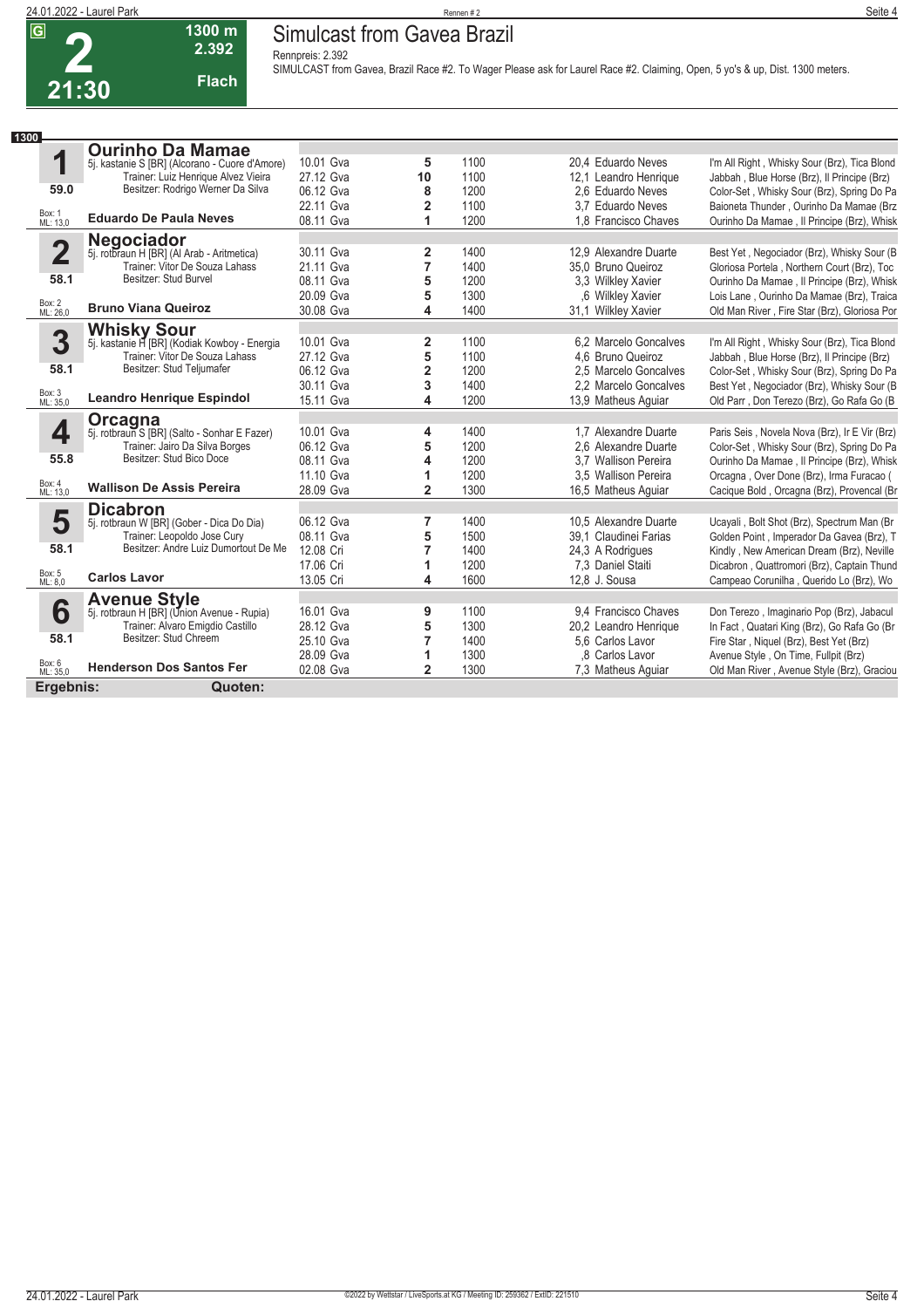| 22:00 |  |
|-------|--|

**Simulcast from Gavea Brazil Rennpreis: 4.349**

**1300 m 4.349 Flach**

**SIMULCAST from Gavea, Brazil Race #3. To Wager Please ask for Laurel Race #3. Allowance, Fillies, 4 yo, Dist. 1300 meters.** 

| 1300                    |                                                                                      |           |                         |      |                                             |                                                                                        |
|-------------------------|--------------------------------------------------------------------------------------|-----------|-------------------------|------|---------------------------------------------|----------------------------------------------------------------------------------------|
|                         | <b>Ofuscante</b>                                                                     |           |                         |      |                                             |                                                                                        |
| 1                       | 4j. rotbraun S [BR] (Forestry - Cacildis)<br>Trainer: Dulcino Guignoni               | 20.12 Gva | 2                       | 1300 | 2,2 Wesley Silva Cardoso                    | Iguaria Rara, Ofuscante (Brz), Liberty Gold                                            |
|                         |                                                                                      | 23.11 Gva | $\overline{\mathbf{c}}$ | 1300 | 6,7 Wesley Silva Cardoso                    | Crimson Gold, Ofuscante (Brz), Joy Luck (                                              |
| 57.2                    | Besitzer: Haras Figueira Do Lago                                                     | 24.10 Gva | 3                       | 1300 | 14,8 Wesley Silva Cardoso                   | Plenty Of Glory, Esplendida New (Brz), Ofu                                             |
|                         |                                                                                      | 05.09 Gva | 4                       | 1300 | 2.7 Wesley Silva Cardoso                    | Judith, Crimson Gold (Brz), Iguaria Rara (B                                            |
| Box: 1<br>ML: 26,0      | <b>Wesley Matheus Cardoso</b>                                                        | 15.08 Gva | 7                       | 1500 | 5.9 Wesley Silva Cardoso                    | Lady Kovic, Cocotinha De Bage (Brz), Otim                                              |
| $\overline{\mathbf{2}}$ | <b>Lizandra</b>                                                                      |           |                         |      |                                             |                                                                                        |
|                         | 4j. kastanie S [BR] (Agnes Gold - Babolat)<br><b>Trainer: Luis Esteves</b>           |           |                         |      |                                             |                                                                                        |
| 57.2                    | Besitzer: Stud Rio Dois Irmaos                                                       |           |                         |      |                                             |                                                                                        |
| Box: 2<br>ML: 45,0      | <b>Waldomiro De Souza Blandi</b>                                                     |           |                         |      |                                             |                                                                                        |
|                         |                                                                                      |           |                         |      |                                             |                                                                                        |
| 3                       | <b>Articulada</b>                                                                    | 20.12 Gva |                         | 1300 |                                             |                                                                                        |
|                         | 4j. rotbraun S [BR] (Pioneering - Roma Eterna)<br><b>Trainer: Luis Esteves</b>       | 14.11 Gva | 10<br>8                 | 1400 | 16.6 Waldomiro Blandi<br>6.4 Bruno Queiroz  | Queen Of Super, Becassine (Brz), Marselh<br>Otima Pedida, Tabajara Linda (Brz), Dimari |
| 57.2                    | Besitzer: Stud Eternamente Rio                                                       | 24.10 Gva | 4                       | 1300 | 2.5 Henderson Fernandes                     | Plenty Of Glory, Esplendida New (Brz), Ofu                                             |
|                         |                                                                                      |           |                         |      |                                             |                                                                                        |
| Box: 3<br>ML: 31,0      | <b>Bruno Viana Queiroz</b>                                                           |           |                         |      |                                             |                                                                                        |
|                         | <b>Marselhesa</b>                                                                    |           |                         |      |                                             |                                                                                        |
| 4                       | 4j. kastanie S [BR] (Crafty C. T. - Take Note)                                       | 20.12 Gva | 3                       | 1300 | 1,9 Wilkley Xavier                          | Queen Of Super, Becassine (Brz), Marselh                                               |
|                         | Trainer: Adelcio Menegolo                                                            | 23.11 Gva | 2                       | 1300 | 1,5 Acedenir Gulart                         | La Louviere, Marselhesa (Brz), It's A New T                                            |
| 57.2                    | Besitzer: Haras Springfield                                                          | 18.10 Gva | $\overline{2}$          | 1300 | 2.4 Marcelo Goncalves                       | Jason Speed, Marselhesa (Brz), Comandus                                                |
|                         |                                                                                      | 25.09 Tar | 1                       | 1100 | 1.6 Henderson Fernandes                     | Marselhesa, Port Jamaica (Brz), Star Of Co                                             |
| Box: 4<br>ML: 3,0       | <b>Leandro Henrique Espindol</b>                                                     | 27.08 Tar | 3                       | 1300 | 2,8 P Braga                                 | Ich Liebe Dich, Tabajara Linda (Brz), Marse                                            |
|                         | <b>Beaver Creek</b>                                                                  |           |                         |      |                                             |                                                                                        |
| 5                       | 4j. rotbraun S [BR] (Agnes Gold - Rita Ludolf)                                       | 15.11 Gva | 4                       | 1000 | 7,8 Maikon Mesquita                         | Open Air, Key For Sucess (Brz), Divine Art                                             |
|                         | Trainer: Jaime Moniz Neto Barreto Ara                                                | 31.10 Gva | 12                      | 1400 | 19.1 Francisco Chaves                       | Koukas, Cocotinha De Bage (Brz), Kristal P                                             |
| 57.2                    | Besitzer: Stud Hulk                                                                  | 26.09 Gva | $\overline{7}$          | 1400 | 47.9 Anderson De Paiva                      | Blue Fountain, Kristal Palace (Brz), Jandaia                                           |
|                         | <b>Claudinei Brum De Farias</b>                                                      | 23.08 Gva | $\overline{7}$          | 1300 | 10.7 Anderson De Paiva                      | Ecout Moi, Koukas (Brz), Great Star (Brz)                                              |
| Box: 5<br>ML: 21,0      |                                                                                      |           |                         |      |                                             |                                                                                        |
|                         | Luluca                                                                               | 23.08 Gva |                         | 1000 |                                             |                                                                                        |
| 6                       | 4j. rotbraun S [BR] (Put It Back - Time To Fly)<br>Trainer: Jr. Roberto Luiz Morgado | 25.07 Gva | 5<br>$\overline{2}$     | 1000 | 1.0 Ivan Espindola<br>7.7 Marcelo Goncalves | Cherry Dollar, Just My Luck (Brz), Dance W                                             |
| 57.2                    | Besitzer: Stud Telma Martins                                                         |           |                         |      |                                             | Isla Formentera, Luluca (Brz), Jandaia (Brz                                            |
|                         |                                                                                      |           |                         |      |                                             |                                                                                        |
| Box: 6<br>ML: 6,0       | <b>Henderson Dos Santos Fer</b>                                                      |           |                         |      |                                             |                                                                                        |
|                         | <b>Lady Fish</b>                                                                     |           |                         |      |                                             |                                                                                        |
| 7                       | 4j. kastanie S [BR] (Goldikovic - Jernie)                                            | 20.12 Gva | 7                       | 1300 | 3.8 Marcelo Goncalves                       | Queen Of Super, Becassine (Brz), Marselh                                               |
|                         | Trainer: Jr. Roberto Luiz Morgado                                                    | 29.11 Gva | 1                       | 1300 | .6 Marcelo Goncalves                        | Lady Fish, Aniele (Brz), Queen Laughter (B                                             |
| 57.2                    | Besitzer: Stud Fish Storm                                                            | 03.10 Gva | 8                       | 1400 | 8.1 Carlos Lavor                            | Outrora, Crimson Gold (Brz), Argentina (Br                                             |
| Box: 7<br>ML: 11,0      | <b>Marcelo De Chaves Goncal</b>                                                      | 05.09 Gva | 9                       | 1300 | 24,7 Alex Mota                              | Judith, Crimson Gold (Brz), Iguaria Rara (B                                            |
|                         |                                                                                      |           |                         |      |                                             |                                                                                        |
| Ergebnis:               | Quoten:                                                                              |           |                         |      |                                             |                                                                                        |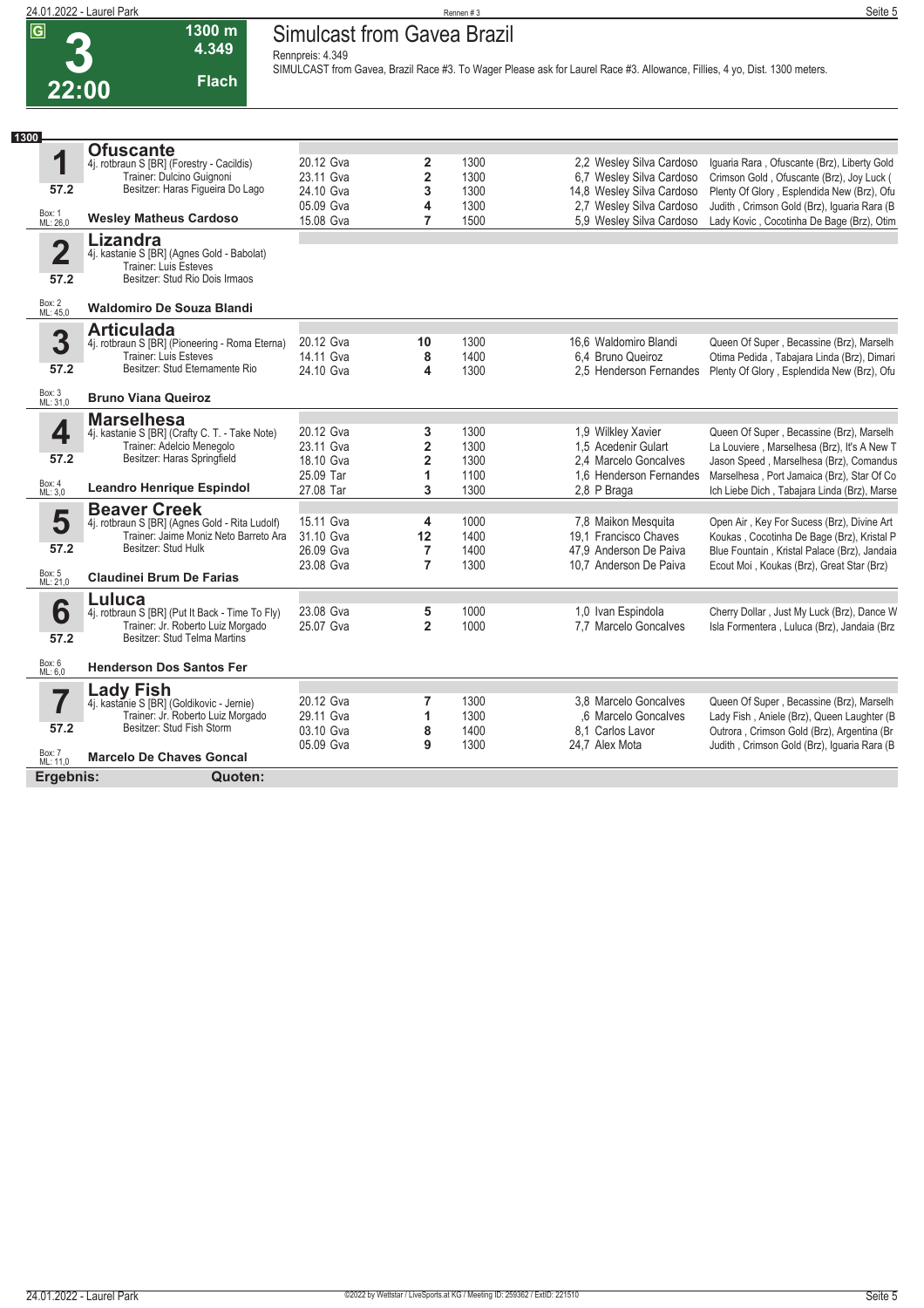### **24.01.2022 - Laurel Park** Rennen # 4 **Seite 6 Simulcast from Gavea Brazil**

**Rennpreis: 3.618**



**3.618 Flach**

**SIMULCAST from Gavea, Brazil Race #4. To Wager Please ask for Laurel Race #4. Allowance, Open, 5 yo's & up, Dist. 1400 meters.** 

| 1400                     |                                                                      |           |                         |      |                           |                                              |
|--------------------------|----------------------------------------------------------------------|-----------|-------------------------|------|---------------------------|----------------------------------------------|
|                          | <b>Over The Rainbow</b>                                              |           |                         |      |                           |                                              |
| 1                        | 5j. grau H [BR] (Senhor Juli - Reine Bardot)                         | 19.12 Gva | 7                       | 1600 | 54,0 Valdinei Gil         | Ripped Jeans, Izzi Bizzi (Brz), Come Zip (B  |
|                          | Trainer: Claudio Peixoto De Almeida                                  | 21.11 Gva | 4                       | 1400 | 17.9 Valdinei Gil         | Golden Point, Fire Star (Brz), Jacinta (Brz) |
| 58.1                     | Besitzer: Stud By Winner's                                           | 11.10 Gva | 6                       | 1600 | 5.7 Marcelo Goncalves     | Zanda, Toca Maradona (Brz), Albinoni (Brz)   |
|                          |                                                                      | 26.04 Gva | $\overline{7}$          | 1500 | 21,8 Wesley Silva Cardoso | Jackson Story, Go Petrus Go (Brz), Jersey    |
| Box: 1<br>ML: 45,0       | <b>Marcelo De Chaves Goncal</b>                                      | 22.03 Gva | $\overline{7}$          | 1900 | 23.8 Acedenir Gulart      | Capitao Barbosa, Jackson Story (Brz), Berli  |
|                          | <b>General Colombo</b>                                               |           |                         |      |                           |                                              |
| $\overline{\mathbf{2}}$  | 5j. kastanie H [BR] (Catch A Flight - Rebecca                        | 13.12 Gva | 8                       | 1500 | 13,8 Valdinei Gil         | Uleda, Cebbola (Brz), Gloriosa Portela (Brz  |
|                          | Trainer: Julio Cezar Castro Sampaio                                  | 21.11 Gva | $\overline{7}$          | 1400 | 3,6 Leandro Henrique      | Golden Point, Fire Star (Brz), Jacinta (Brz) |
| 58.1                     | Besitzer: Stud Parati                                                | 26.07 Gva | 9                       | 1400 | 5,8 Maikon Mesquita       | Il Campione, Jacinta (Brz), Albinoni (Brz)   |
|                          |                                                                      | 26.06 Gva | $\overline{\mathbf{2}}$ | 1400 | 10,4 Maikon Mesquita      | Cebbola, General Colombo (Brz), Icacore (    |
| Box: 2<br>ML: 7,0        | <b>Henderson Dos Santos Fer</b>                                      | 15.06 Gva | 4                       | 1600 | 2,4 Maikon Mesquita       | Icacore, Jacinta (Brz), Fire Star (Brz)      |
|                          | <b>Northern Court</b>                                                |           |                         |      |                           |                                              |
| 3                        | 5j. rotbraun H [BR] (Forestry - Voila Carina)                        | 27.12 Gva | 1                       | 1600 | .4 Bruno Queiroz          | Northern Court, Don Levy (Brz), Olympic Cl   |
|                          | Trainer: Julio Cezar Castro Sampaio                                  | 13.12 Gva | 3                       | 1500 | 2.8 Bruno Queiroz         | Mom Petit Mendel, Niquel (Brz), Northern C   |
| 58.1                     | Besitzer: Stud Sao Francisco Da Serra                                | 21.11 Gva | $\overline{\mathbf{2}}$ | 1400 | 7.2 Henderson Fernandes   | Gloriosa Portela, Northern Court (Brz), Toc  |
| Box: 3                   |                                                                      | 08.11 Gva | 6                       | 1500 | 1,8 Jorge Ricardo         | Golden Point, Imperador Da Gavea (Brz), T    |
| ML: 4.0                  | <b>Bruno Viana Queiroz</b>                                           | 25.10 Gva | 5                       | 1400 | 1,5 Muriel Machado        | Fire Star, Niquel (Brz), Best Yet (Brz)      |
|                          | <b>Fire Star</b>                                                     |           |                         |      |                           |                                              |
| 4                        | 5j. rotbraun H [BR] (Oliver Zip - Unique Star)                       | 11.01 Gva | 3                       | 1500 | 8.6 Francisco Chaves      | Iron Kentucky, Mindfullness (Brz), Fire Star |
|                          | Trainer: Victor De Mello Gomes                                       | 13.12 Gva | 7                       | 1500 | 3.2 Acedenir Gulart       | Uleda, Cebbola (Brz), Gloriosa Portela (Brz  |
| 58.1                     | Besitzer: Fernando Lafaiete Duarte Na                                | 29.11 Gva | $\overline{7}$          | 1900 | 13.3 Acedenir Gulart      | Westbrook, Hamilton (Brz), Ignacio (Brz)     |
| Box: 4                   |                                                                      | 21.11 Gva | $\overline{\mathbf{2}}$ | 1400 | 5.6 Acedenir Gulart       | Golden Point, Fire Star (Brz), Jacinta (Brz) |
| ML: 9.0                  | <b>Francisco Igo Alves Chaves</b>                                    | 08.11 Gva | 3                       | 1500 | 4.9 Acedenir Gulart       | Golden Point, Imperador Da Gavea (Brz), T    |
|                          | <b>Quatari King</b><br>5j. rotbraun H [BR] (Kodiak Kowboy - Equitaca |           |                         |      |                           |                                              |
| 5                        |                                                                      | 28.12 Gva | $\overline{2}$          | 1300 | 10.4 Edson Ferreira       | In Fact, Quatari King (Brz), Go Rafa Go (Br  |
|                          | Trainer: Edson Ribeiro Ferreira                                      | 28.11 Gva | 6                       | 1600 | 14.4 Edson Ferreira       | Neguinho Adilio, Coracao De Leao (Brz), L    |
| 58.1                     | Besitzer: Edson Ribeiro Ferreira                                     | 14.11 Gva | 4                       | 1500 | 4.0 Edson Ferreira        | Iberis, Niquel (Brz), Duck Dancer (Brz)      |
|                          |                                                                      | 12.10 Gva | 1                       | 1300 | 1.5 Edson Ferreira        | Quatari King, Oli Grande (Brz), Inima (Brz)  |
| Box: 5<br>ML: 55,0       | <b>Edson Ferreira</b>                                                | 07.09 Gva | 1                       | 1000 | 12,7 Edson Ferreira       | Quatari King, Storm Lake (Brz), Nabuco (Br   |
|                          | <b>Itapema</b>                                                       |           |                         |      |                           |                                              |
| 6                        | 6j. kastanie S [BR] (Midshipman - Baez)                              | 06.12 Gva | 3                       | 1100 | .7 Waldomiro Blandi       | Old Glory, Imperatriz Carol (Brz), Itapema ( |
|                          | Trainer: Edson Ricardo Pereira                                       | 21.11 Gva | $\overline{\mathbf{2}}$ | 1300 | 5,6 Waldomiro Blandi      | Glen Miller, Itapema (Brz), Nortenho (Brz)   |
| 55.8                     | Besitzer: Stud El Albatroz                                           | 24.10 Gva | $\overline{\mathbf{2}}$ | 1300 | 6.0 Waldomiro Blandi      | Love Is Forever, Itapema (Brz), Uleda (Brz)  |
|                          |                                                                      | 05.09 Gva | 1                       | 1300 | .7 Waldomiro Blandi       | Itapema, Olympic Laura (Brz), Freixenet Ca   |
| Box: 6<br>ML: 35,0       | <b>Waldomiro De Souza Blandi</b>                                     | 15.08 Gva | 1                       | 1300 | .8 Waldomiro Blandi       | Itapema, Jogo Duro (Brz), Delimon (Brz)      |
| $\overline{\phantom{a}}$ | <b>I Have A Dream</b>                                                |           |                         |      |                           |                                              |
|                          | 6j. grau H [BR] (Victory Is Ours - Super Vitoria)                    | 20.12 Gva | $\overline{7}$          | 1100 | 2.6 Wesley Silva Cardoso  | Dick Do Jaguarete, Fraserburg (Brz), Queta   |
|                          | Trainer: Jaime Moniz Neto Barreto Ara                                | 21.11 Gva | 6                       | 1300 | 24,3 Claudinei Farias     | Glen Miller, Itapema (Brz), Nortenho (Brz)   |
| 58.1                     | Besitzer: Reynaldo Reuters                                           | 24.10 Gva | 6                       | 1300 | 8,3 Wesley Silva Cardoso  | Love Is Forever, Itapema (Brz), Uleda (Brz)  |
|                          |                                                                      | 23.05 Gva | $\overline{7}$          | 1400 | 18,7 Jorge Ricardo        | Gold Force, El Connor (Brz), Don Bizarro (   |
| Box: 7<br>ML: 16,0       | <b>Leandro Henrique Espindol</b>                                     | 19.04 Gva | 6                       | 1200 | 2.7 Wesley Silva Cardoso  | Cantalona, Making Cash (Brz), Estagiaria B   |
| Ergebnis:                | Quoten:                                                              |           |                         |      |                           |                                              |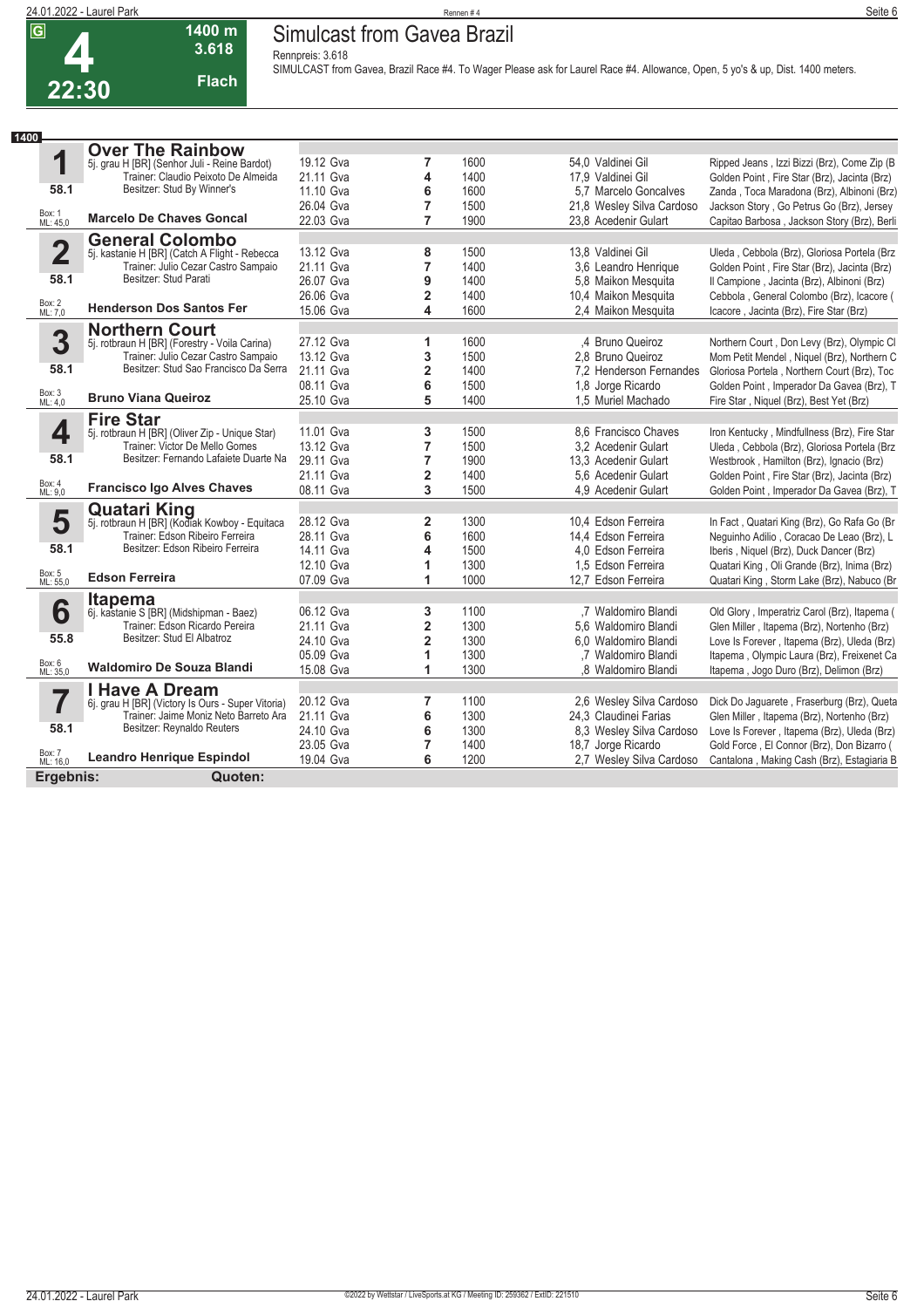**5**

**1400**

### **24.01.2022 - Laurel Park** Rennen # 5 **Seite 7 Simulcast from Gavea Brazil**

**Rennpreis: 3.618**

| 3.618 |
|-------|
| Flach |

**1400 m**

**SIMULCAST from Gavea, Brazil Race #5. To Wager Please ask for Laurel Race #5. Allowance, Open, 5 yo's & up, Dist. 1400 meters.** 

|                         | <b>Honest Boy</b>                                                            |           |                         |      |                                                                       |
|-------------------------|------------------------------------------------------------------------------|-----------|-------------------------|------|-----------------------------------------------------------------------|
| 1                       | 6j. rotbraun H [BR] (Phone Time - Art Pop)                                   | 16.01 Gva | 11                      | 1100 | 2.2 Bruno Queiroz<br>Don Terezo, Imaginario Pop (Brz), Jabacul        |
|                         | Trainer: Leonardo Jose Dos Reis                                              | 28.12 Gva | 3                       | 1300 | 1.0 Bruno Queiroz<br>Fantino d'Anefer, Bons Ventos (Brz), Hones       |
| 58.1                    | Besitzer: Stud Davi Parente                                                  | 04.05 Gva | 1                       | 1100 | ,3 Bruno Queiroz<br>Honest Boy, Nortenho (Brz), Jogo Duro (Br         |
|                         |                                                                              | 19.04 Gva | $\overline{2}$          | 1200 | .6 Henderson Fernandes<br>Palanque, Honest Boy (Brz), Jogo Duro (Br   |
| Box: 1<br>ML: 21,0      | <b>Victor Samuel Paraguacuto</b>                                             | 23.03 Gva | $\overline{2}$          | 1200 | ,8 Wilkley Xavier<br>Pioneering Boy, Honest Boy (Brz), Nortenh        |
|                         | Imperador Da Gavea                                                           |           |                         |      |                                                                       |
| $\overline{\mathbf{2}}$ | 5j. rotbraun H [BR] (Phone Time - Garota Da                                  | 10.01 Gva | 6                       | 1500 | 5,9 Angelo Marcio Souza<br>Omakase Osake, Olympic Classy (Brz), Bo    |
|                         | Trainer: Jose Ferreira Reis                                                  | 21.11 Gva | 5                       | 1400 | 5,6 Igor Mendes<br>Gloriosa Portela, Northern Court (Brz), Toc        |
| 58.1                    | Besitzer: Francisco Ricardo Barreto Di                                       | 08.11 Gva | 2                       | 1500 | 22,8 Igor Mendes<br>Golden Point, Imperador Da Gavea (Brz), T         |
|                         |                                                                              | 25.10 Gva | 4                       | 1400 | 25,1 Igor Mendes<br>Fire Star, Niquel (Brz), Best Yet (Brz)           |
| Box: 2<br>ML: 9,0       | <b>Maikon Mesquita</b>                                                       | 10.10 Gva | 1                       | 1400 | 2,9 Igor Mendes<br>Imperador Da Gavea, Neverre (Brz), Luke (          |
|                         | <b>Spectrum Man</b>                                                          |           |                         |      |                                                                       |
| 3                       | 7j. rotbraun H [BR] (Agnes Gold - Estrela Dalv                               | 10.01 Gva | 2                       | 1300 | 21.0 Francisco Chaves<br>Sunny Isles, Spectrum Man (Brz), Esplendo    |
|                         | Trainer: Luiz Henrique Alvez Vieira                                          | 21.12 Gva | 8                       | 1600 | 18,5 Francisco Chaves<br>Quick Feet, Viande De Grison (Brz), Nobu     |
| 58.1                    | Besitzer: Rodrigo Werner Da Silva                                            | 06.12 Gva | 3                       | 1400 | 38,8 Francisco Chaves<br>Ucayali, Bolt Shot (Brz), Spectrum Man (Br   |
|                         |                                                                              | 30.11 Gva | 5                       | 1300 | 6.4 Francisco Chaves<br>Medjugorje, Mom Petit Mendel (Brz), Caciq     |
| Box: 3<br>ML: 13,0      | <b>Francisco Igo Alves Chaves</b>                                            | 07.11 Gva | 9                       | 1400 | 12,9 Francisco Chaves<br>Red Satin, Star Wars (Brz), New Mary (Brz)   |
|                         | <b>Olympic Classy</b>                                                        |           |                         |      |                                                                       |
| 4                       | 5j. rotbraun H [BR] (Nedawi - Tiz Classy)                                    | 10.01 Gva | $\overline{2}$          | 1500 | 9.4 Breno Melo<br>Omakase Osake, Olympic Classy (Brz), Bo             |
|                         | Trainer: Marcus Aurelio Botelho                                              | 27.12 Gva | 3                       | 1600 | 4.3 Henderson Fernandes<br>Northern Court, Don Levy (Brz), Olympic Cl |
| 58.1                    | Besitzer: Haras Valentin                                                     | 07.12 Gva | 1                       | 1100 | 3.1 Alexandre Correia<br>Olympic Classy, Poker Legal (Brz), Magma     |
|                         |                                                                              | 08.11 Gva | 7                       | 1400 | 2.7 Alexandre Correia<br>Algo Fantastic, Olympic Nedawi (Brz), Orel   |
| Box: 4<br>ML: 35,0      | <b>Breno Goncalves De Melo</b>                                               | 12.10 Gva | 3                       | 1400 | 8.6 Alexandre Correia<br>Caribbean Time, Zidane (Brz), Olympic Cla    |
|                         |                                                                              |           |                         |      |                                                                       |
| 5                       | <b>Niquel</b><br>5j. rotbraun H [BR] (Cape Town - Go For Jan)                | 13.12 Gva | 2                       | 1500 | 2.9 Leandro Henrique<br>Mom Petit Mendel, Niquel (Brz), Northern C    |
|                         | Trainer: Alessandro Mendes Damasce                                           | 21.11 Gva | 4                       | 1400 | 3.8 Leandro Henrique<br>Gloriosa Portela, Northern Court (Brz), Toc   |
| 58.1                    | Besitzer: Allan Viana Correa De Hollan                                       | 14.11 Gva | $\overline{\mathbf{2}}$ | 1500 | .2 Leandro Henrique<br>Iberis, Niquel (Brz), Duck Dancer (Brz)        |
|                         |                                                                              | 25.10 Gva | $\overline{2}$          | 1400 | 2.0 Bruno Queiroz<br>Fire Star, Niquel (Brz), Best Yet (Brz)          |
| Box: 5<br>ML: 24,0      | <b>Leandro Henrique Espindol</b>                                             | 28.09 Gva | $\overline{7}$          | 1400 | 15,5 Wallison Pereira<br>Oakland Bay, Gloriosa Portela (Brz), Fire St |
|                         |                                                                              |           |                         |      |                                                                       |
|                         | <b>Artillero</b>                                                             |           |                         |      |                                                                       |
| 6                       | 6j. rotbraun H [BR] (Union Avenue - Venta Ne<br>Trainer: Cesar Gustavo Netto | 28.12 Gva | 4                       | 1300 | 1.5 Bruno Queiroz<br>Oraculo, Na Mosca (Brz), Ogive (Brz)             |
| 58.1                    | Besitzer: Haras Muradas & Muradas                                            | 07.12 Gva | 1                       | 1500 | 3.6 Wallison Pereira<br>Artillero, Neverre (Brz), Tactical Speed (Brz |
|                         |                                                                              | 22.11 Gva | 3                       | 1300 | 1.1 Acedenir Gulart<br>Primeiro Encontro, Gazebo (Brz), Artillero (   |
| Box: 6<br>ML: 19,0      | <b>Wallison De Assis Pereira</b>                                             | 24.10 Gva | $\overline{2}$          | 1300 | 6.8 Acedenir Gulart<br>Magnum Do Iguassu, Artillero (Brz), Pelead     |
|                         |                                                                              | 28.09 Gva | 6                       | 1300 | 8.0 Wallison Pereira<br>Don Jardim, Quetal (Brz), Primeiro Encontr    |
|                         | <b>Holter</b>                                                                |           |                         |      |                                                                       |
| 7                       | 7j. rotbraun H [BR] (Forestry - Baez)                                        | 07.12 Gva | 3                       | 1100 | 2.5 Ivan Espindola<br>Na Mosca, Gazebo (Brz), Holter (Brz)            |
|                         | Trainer: Daniel Rogerio Peres                                                | 28.09 Gva | 7                       | 1300 | .9 Ivan Espindola<br>Cacique Bold, Orcagna (Brz), Provencal (Br       |
| 54.9                    | Besitzer: Tiago De Ataides Pinto                                             | 31.08 Gva | 1                       | 1300 | 1.6 Ivan Espindola<br>Holter, Cacique Bold (Brz), Indio Prateado (    |
|                         |                                                                              | 16.08 Gva | 2                       | 1300 | 2.9 Leandro Henrique<br>Olympic Juan, Holter (Brz), Ogive (Brz)       |
| Box: 7<br>ML: 21,0      | <b>Nelson Alexandre Dos Sant</b>                                             | 10.08 Gva | 4                       | 1100 | 4.9 Wilkley Xavier<br>Filho Do Bem, Herford (Brz), Primeiro Enco      |
|                         | $l$ $\leftrightarrow$ $l$ inn                                                |           |                         |      |                                                                       |

 $\frac{E}{\lambda}$ ML: 21,0 **8** Box: 8 ML: 55,0 **58.1 Jurista King** 5j. rotbraun H [BR] (Siphon - Convocatoria) Trainer: Fabricio Borges Besitzer: Stud Alto Da Gloria/Leopoldo **Bruno Viana Queiroz** 19.12 Tar **1** 1300 3,3 M. Platini Jurista King , Infinitivo (Brz), Fullpit (Brz) 26.11 Tar **5** 1400 3,2 I. Silva Isnar , Nothing Happen (Brz), Fullpit (Brz)<br>1400 5,3 Bruno Queiroz Albinoni , Fire Star (Brz), Jacinta (Brz) 26.06 Cjd **5** 1200 11,6 F. Larroque Baita Blade , Peut Etre (Brz), Bravo Mensag<br>10.04 Cjd **13** 1400 5,8 M. Platini North Face , Bons Ventos (Brz), Ohana Girl 13 1400 5,8 M. Platini North Face , Bons Ventos (Brz), Ohana Girl

**Ergebnis: Quoten:**

5,3 Bruno Queiroz **7** Albinoni , Fire Star (Brz), Jacinta (Brz)<br>11,6 F. Larroque Baita Blade , Peut Etre (Brz), Bravo Me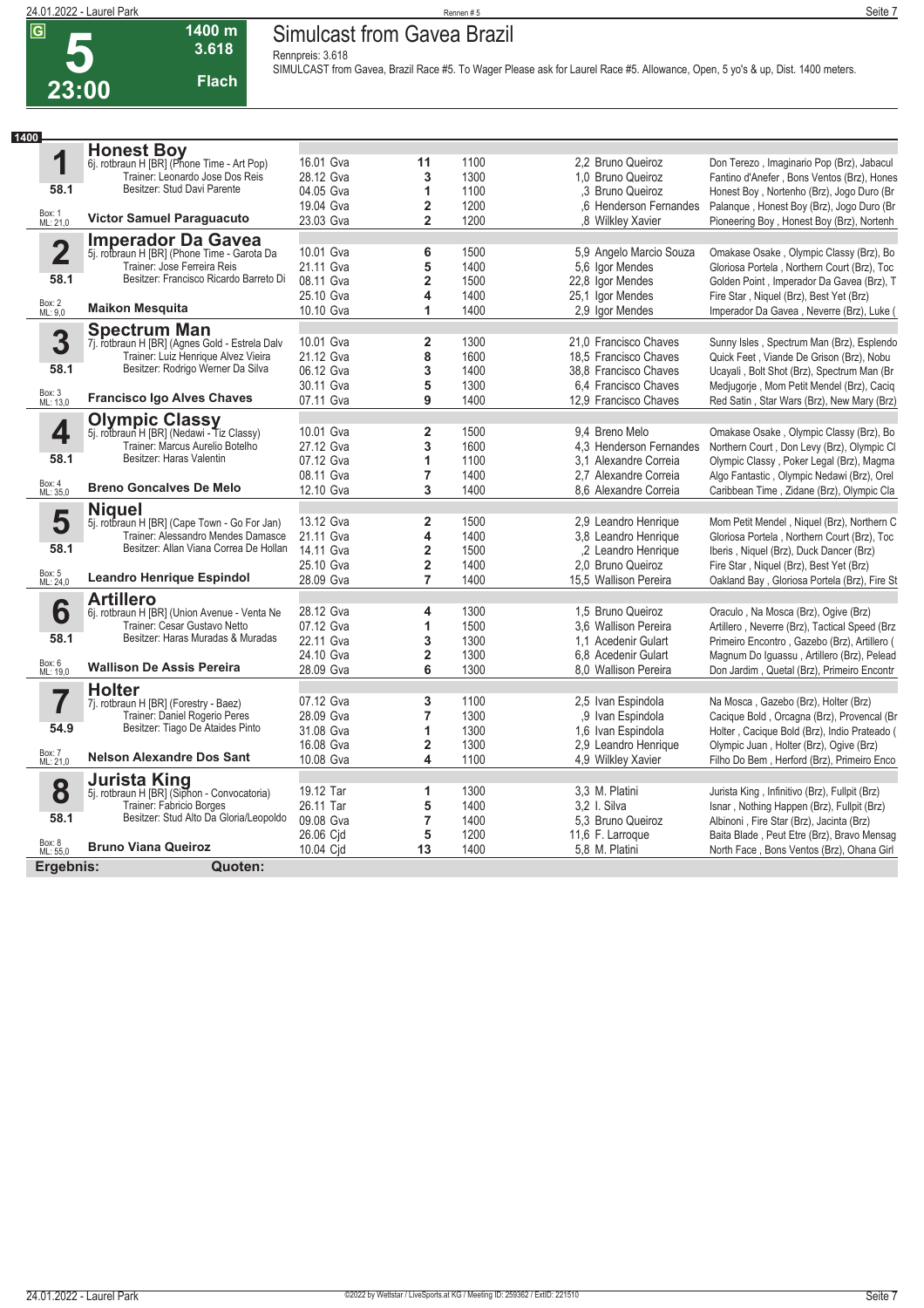**6**

# **24.01.2022 - Laurel Park** Seite 8 **Simulcast from Gavea Brazil**

**Rennpreis: 2.392**

**2.392 Flach**

**1500 m**

**SIMULCAST from Gavea, Brazil Race #6. To Wager Please ask for Laurel Race #6. Claiming, Open, 5 yo's & up, Dist. 1500 meters.** 

| 1500                    |                                                                                     |                        |                              |              |                                                 |                                                                                      |
|-------------------------|-------------------------------------------------------------------------------------|------------------------|------------------------------|--------------|-------------------------------------------------|--------------------------------------------------------------------------------------|
|                         | <b>Ortega Y Gasset</b>                                                              |                        |                              |              |                                                 |                                                                                      |
| 1                       | 5j. rotbraun W [BR] (Gober - Huge Impact)<br>Trainer: Leonardo Jose Dos Reis        | 17.01 Gva<br>29.11 Gva | 6<br>6                       | 1300<br>1600 | 1.7 Bruno Queiroz                               | Lincoln Acteon, Roaming (Brz), Zoey (Brz)                                            |
| 55.8                    | Besitzer: Stud Vale Do Paraiso                                                      | 07.11 Gva              | 7                            | 1400         | 33,0 Bruno Queiroz<br>4,0 Leandro Henrique      | Ripped Jeans, Novo (Brz), Roda De Samba<br>Luke, Narcotico (Brz), Novela Nova (Brz)  |
|                         |                                                                                     | 25.10 Gva              | 7                            | 1500         | 25,4 Breno Melo                                 | Luke, Duck Dancer (Brz), Zoom (Brz)                                                  |
| Box: 1<br>ML: 10,0      | Alexandre Correia Da Silva                                                          | 27.09 Gva              | 1                            | 1600         | 5.1 Jose Da Silva                               | Ortega Y Gasset, Duck Dancer (Brz), Zoom                                             |
|                         | <b>Orozco</b>                                                                       |                        |                              |              |                                                 |                                                                                      |
| $\overline{\mathbf{2}}$ | 5j. rotbraun H [BR] (Cape Town - America Cen                                        | 09.01 Gva              | $\overline{\mathbf{2}}$      | 1400         | 4,3 Alexandre Duarte                            | Awesome Poker, Orozco (Brz), Narcotico (                                             |
|                         | Trainer: Antonio Ricardo Da Silva                                                   | 13.12 Gva              | 1                            | 1300         | 2,3 Acedenir Gulart                             | Orozco, Jo-Ann Royal (Brz), Determined (B                                            |
| 58.1                    | Besitzer: Stud Melarthurrick                                                        | 28.11 Gva              | 6                            | 1000         | 2.6 Acedenir Gulart                             | Gargamel, Western Bullet (Brz), Determine                                            |
|                         |                                                                                     | 14.11 Gva              | 6                            | 1300         | 14,9 Matheus Aguiar                             | Ole, Henry Ford (Brz), Neymar Junior (Brz)                                           |
| Box: 2<br>ML: 16,0      | <b>Matheus Aguiar</b>                                                               | 01.11 Gva              | $\overline{2}$               | 1000         | 1,4 Matheus Aguiar                              | Blue Horse, Orozco (Brz), Gargamel (Brz)                                             |
|                         | <b>Awesome Poker</b>                                                                |                        |                              |              |                                                 |                                                                                      |
| 3                       | 5j. kastanie H [BR] (Poker Face - Awesome La<br>Trainer: Luiz Henrique Alvez Vieira | 09.01 Gva<br>13.12 Gva | 1<br>2                       | 1400<br>1300 | 3.0 Carlos Lavor<br>.8 Leandro Henrique         | Awesome Poker, Orozco (Brz), Narcotico (                                             |
| 60.8                    | Besitzer: Felipe Bandeira Teles                                                     | 21.11 Gva              | 4                            | 1500         | ,9 Leandro Henrique                             | Ottoman, Awesome Poker (Brz), Olara Oga                                              |
|                         |                                                                                     | 31.10 Gva              | 4                            | 1600         | 4,6 Muriel Machado                              | Neverre, Narcotico (Brz), Zoom (Brz)<br>C'est Possible, Playa Los Ingleses (Brz), Fu |
| Box: 3<br>ML: 55,0      | <b>Carlos Lavor</b>                                                                 | 06.09 Gva              | 4                            | 1400         | 6.1 Leandro Henrique                            | Next To Next, C'est Possible (Brz), Novo (B)                                         |
|                         | <b>Gobelin</b>                                                                      |                        |                              |              |                                                 |                                                                                      |
| 4                       | 6j. kastanie H [BR] (Public Purse - Eggendorf)                                      | 01.05 Cjd              | 3                            | 1400         | 44.8 J Coutinho                                 | Nemesis Giant, Narguille (Brz), Gobelin (Br                                          |
|                         | Trainer: Edson Celento Dos Reis                                                     | 28.03 Cjd              | 8                            | 1400         | 329,8 L. Felipe                                 | X-Ray, Narguille (Brz), Sunny Isles (Brz)                                            |
| 58.1                    | Besitzer: Daniela Franco De Oliveira                                                | 21.03 Cid              | 10                           | 1500         | 32,6 A Matos                                    | Energy Secret, Nemesis Giant (Brz), Marro                                            |
|                         |                                                                                     | 05.02 Cjd              | 6                            | 1200         | 10.1 A Matos                                    | Energy Secret, Narguille (Brz), King Three (                                         |
| Box: 4<br>ML: 11,0      | <b>Nelson Alexandre Dos Sant</b>                                                    | 16.01 Cjd              | $\overline{7}$               | 1400         | 13,0 A Matos                                    | Master Tiko, Vintage Gabi (Brz), Lasas Lot                                           |
|                         | <b>Marrom</b>                                                                       |                        |                              |              |                                                 |                                                                                      |
| 5                       | 5j. rotbraun H [BR] (Quick Road - Translucida)                                      | 03.08 Gva              | 4                            | 1600         | 20,1 Luiz Fernando                              | Iberis, Sertanejo (Brz), Chartron (Brz)                                              |
|                         | Trainer: Luiz Felipe Fernandes<br>Besitzer: Stud Familia Passarinho                 | 10.07 Cjd              | 6                            | 1600         | 29,3 J. Severo                                  | Rubirosa, Neto Ernesto (Brz), Nobu Netuno                                            |
| 58.1                    |                                                                                     | 05.06 Cjd              | 6                            | 1500         | 8.3 J. Severo                                   | Hip Star, Quero Vi (Brz), Baita Blade (Brz)                                          |
| Box: 5<br>ML: 10,0      | <b>Henderson Dos Santos Fer</b>                                                     | 16.05 Cjd              | $\overline{\mathbf{2}}$<br>5 | 1400         | 29,4 J. Severo                                  | Rocky Marciano, Marrom (Brz), Ovo Maltin                                             |
|                         |                                                                                     | 01.05 Cjd              |                              | 1400         | 10,6 Leandro Henrique                           | End Do Jaguarete, Baita Blade (Brz), Quer                                            |
| 6                       | Zabar's                                                                             | 21.12 Gva              | $\overline{7}$               | 1600         | 3,8 Leandro Henrique                            | Novo, Campeao Corunilha (Brz), Omakase                                               |
|                         | 5j. kastanie H [BR] (Redattore - Innocent Beau<br>Trainer: Fabricio Borges          | 07.11 Gva              | 3                            | 1300         | ,4 Valdinei Gil                                 | Inima, It's Mine (Brz), Zabar's (Brz)                                                |
| 58.1                    | Besitzer: Victor Correa & Versiani Stud                                             | 20.09 Gva              | 5                            | 1600         | 1.1 Jose Da Silva                               | Janiel, Chartron (Brz), Novo (Brz)                                                   |
|                         |                                                                                     | 15.08 Gva              | 4                            | 1300         | 1,0 Valdinei Gil                                | Caboclo K, Old Parr (Brz), Inima (Brz)                                               |
| Box: 6<br>ML: 28,0      | <b>Leandro Henrique Espindol</b>                                                    | 31.01 Gva              | 3                            | 1600         | 1,0 Valdinei Gil                                | Our Captain Louis, Novo Sol (Brz), Zabar's                                           |
|                         | <b>Novela Nova</b>                                                                  |                        |                              |              |                                                 |                                                                                      |
| A<br>6                  | 5j. rotbraun S [BR] (Gloria De Campeao - Ajus                                       | 10.01 Gva              | $\overline{\mathbf{2}}$      | 1400         | 23,2 Bruno Queiroz                              | Paris Seis, Novela Nova (Brz), Ir E Vir (Brz)                                        |
|                         | Trainer: Fabricio Borges                                                            | 13.12 Gva              | 5                            | 1300         | 17,6 Claudinei Farias                           | Nanda Do Iguassu, Xou Miss (Brz), Ir E Vir                                           |
| 55.8                    | Besitzer: Stud Versiani                                                             | 28.11 Gva              | 8                            | 1600         | 51,0 Claudinei Farias                           | Olympic Karol, Tamirez (Brz), Otima (Brz)                                            |
|                         |                                                                                     | 07.11 Gva              | 3                            | 1400         | 8.9 Henderson Fernandes                         | Luke, Narcotico (Brz), Novela Nova (Brz)                                             |
| Box: 7<br>ML: 28,0      | <b>Wallison De Assis Pereira</b>                                                    | 17.10 Gva              | 4                            | 1300         |                                                 | 8.9 Henderson Fernandes Nutella Do Iquassu, Ottoman (Brz), Time B                    |
|                         | Zoom                                                                                |                        |                              |              |                                                 |                                                                                      |
|                         | 5j. kastanie H [BR] (Redattore - La Vecchia)                                        | 16.01 Gva              | 4                            | 1500         | 12.6 Bruno Queiroz                              | Oh Boy, Roda De Samba (Brz), Rioteamo (                                              |
| 57.2                    | Trainer: Leonardo Jose Dos Reis<br>Besitzer: Paulo Henrique F.De Araujo             | 09.01 Gva              | 4                            | 1400         | 10,4 Bruno Queiroz                              | Awesome Poker, Orozco (Brz), Narcotico (                                             |
|                         |                                                                                     | 21.12 Gva              |                              | 1500         | 7,7 Wilkley Xavier                              | Zoom, Quick Survivor (Brz), Duck Dancer (                                            |
| Box: 8<br>ML: 9,0       | <b>Bruno Viana Queiroz</b>                                                          | 30.11 Gva<br>21.11 Gva | 6<br>3                       | 1400<br>1500 | 26,1 Claudinei Farias<br>10.0 Anderson De Paiva | Best Yet, Negociador (Brz), Whisky Sour (B<br>Neverre, Narcotico (Brz), Zoom (Brz)   |
|                         | <b>Narcotico</b>                                                                    |                        |                              |              |                                                 |                                                                                      |
| 8                       | 5j. kastanie H [BR] (First American - Amazona                                       | 09.01 Gva              | 3                            | 1400         | 3.2 Henderson Fernandes                         | Awesome Poker, Orozco (Brz), Narcotico (                                             |
|                         | Trainer: Jose Ferreira Reis                                                         | 13.12 Gva              | 4                            | 1300         | 1,2 Maikon Mesquita                             | Ottoman, Awesome Poker (Brz), Olara Oga                                              |
| 58.1                    | Besitzer: Fernando Antonio Fontes Mo                                                | 21.11 Gva              | 2                            | 1500         | 8,6 Maikon Mesquita                             | Neverre, Narcotico (Brz), Zoom (Brz)                                                 |
|                         |                                                                                     | 07.11 Gva              | 2                            | 1400         | 8,2 Maikon Mesquita                             | Luke, Narcotico (Brz), Novela Nova (Brz)                                             |
| Box: 9<br>ML: 45,0      | <b>Maikon Mesquita</b>                                                              | 05.09 Gva              | 1                            | 1300         | 2,9 Maikon Mesquita                             | Narcotico, Roaming (Brz), Roda De Samba                                              |
|                         | <b>Nobreak</b>                                                                      |                        |                              |              |                                                 |                                                                                      |
| 9                       | 6j. rotbraun H [BR] (Gloria De Campeao - Fide                                       | 10.01 Gva              | 4                            | 1300         | 14,5 Wallison Pereira                           | Sunny Isles, Spectrum Man (Brz), Esplendo                                            |
|                         | Trainer: Igor Do Canto Botelho                                                      | 13.12 Gva              | 6                            | 1300         | 48,6 Wilkley Xavier                             | Ottoman, Awesome Poker (Brz), Olara Oga                                              |
| 58.1                    | Besitzer: Stud Barreiro                                                             | 18.09 Cid              | 8                            | 1400         | 8,5 E. Pereira                                  | Xarapova, Natonga Da Miranda (Brz), Yosh                                             |
| Box: 10<br>ML: 31,0     | <b>Breno Goncalves De Melo</b>                                                      | 31.07 Cjd              | 10                           | 1400         | 5,1 R Mendonca                                  | Nat Champ, Yoshiko Verde (Brz), Going To                                             |
|                         |                                                                                     | 04.04 Cjd              | 1                            | 1200         | 1,0 W Ariel                                     | Nobreak, Maquina Do Raul (Brz), Eminary (                                            |
| Ergebnis:               | Quoten:                                                                             |                        |                              |              |                                                 |                                                                                      |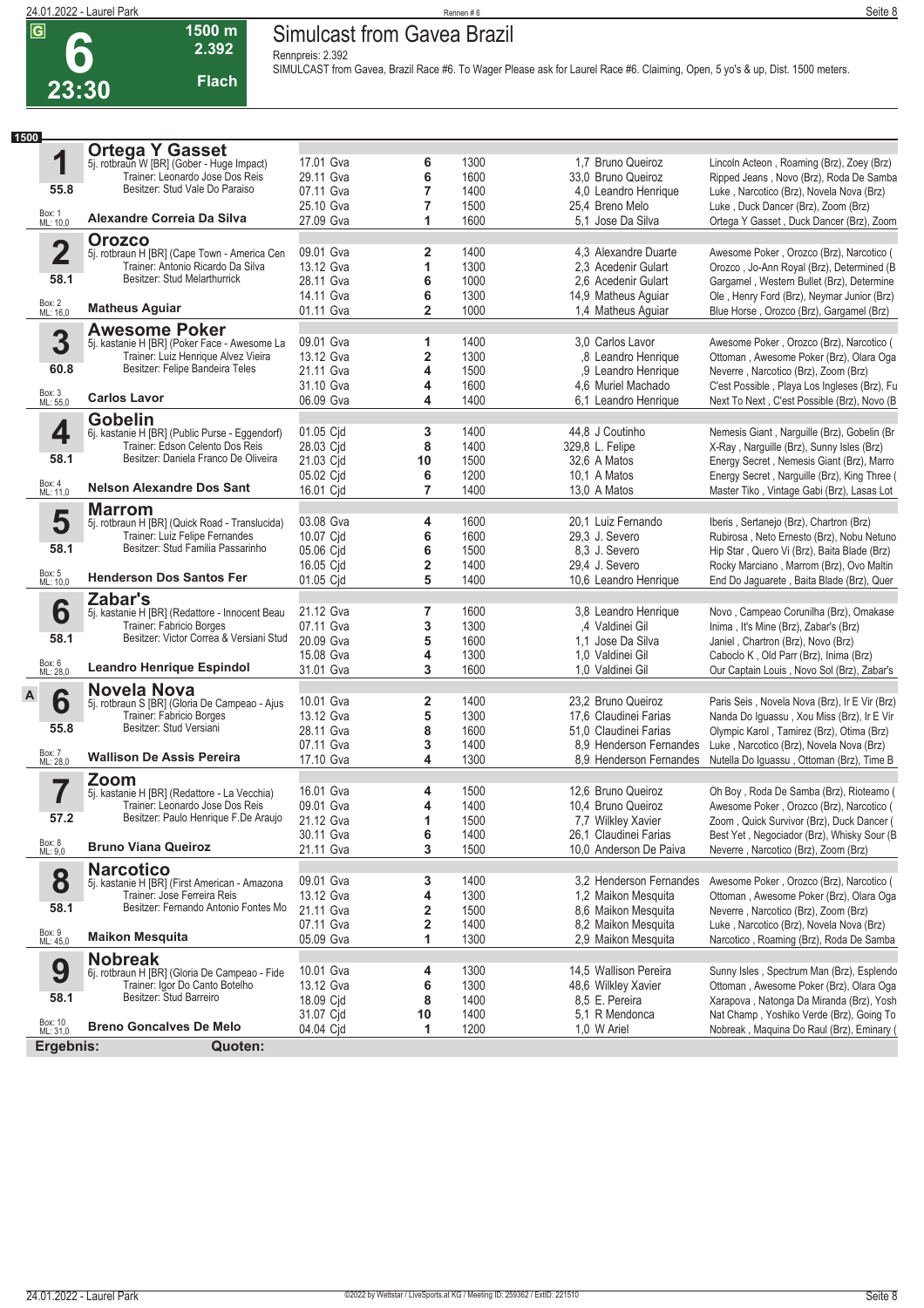|                         | 24.01.2022 - Laurel Park                                                                                                               |                                                 |        | Rennen #7    |                                                                                                                         | Seite 9                                                                                  |
|-------------------------|----------------------------------------------------------------------------------------------------------------------------------------|-------------------------------------------------|--------|--------------|-------------------------------------------------------------------------------------------------------------------------|------------------------------------------------------------------------------------------|
| $\overline{G}$<br>00:00 | 1300 m<br>4.349<br><b>Flach</b>                                                                                                        | Simulcast from Gavea Brazil<br>Rennpreis: 4.349 |        |              | SIMULCAST from Gavea, Brazil Race #7. To Wager Please ask for Laurel Race #7. Maiden, Fillies, 4 yo, Dist. 1300 meters. |                                                                                          |
| 1300                    |                                                                                                                                        |                                                 |        |              |                                                                                                                         |                                                                                          |
| И                       | Toscana<br>4j. rotbraun S [BR] (Vettori - Tan Tan)<br>Trainer: Jr. Roberto Luiz Morgado                                                | 09.01 Gva<br>07.12 Gva                          | 4<br>3 | 1000<br>1000 | 1.9 Marcelo Goncalves<br>11,9 Wesley Silva Cardoso                                                                      | Pura Liberdade, Olinda (Brz), Push (Brz)<br>Kawazaki, Joist (Brz), Toscana (Brz)         |
| 57.2                    | Besitzer: Haras Estrela Nova                                                                                                           | 07.11 Gva<br>04.10 Gva                          |        | 1000<br>1000 | 9,6 Wesley Silva Cardoso<br>2.3 Marcelo Goncalves                                                                       | Justice Sand, Toscana (Brz), Just You And<br>Toscana, Johannisbeere (Brz), Divine Art (  |
| Box: 1<br>ML: 21,0      | <b>Leandro Henrique Espindol</b>                                                                                                       | 29.08 Gva                                       | 9      | 1400         | 10,7 Jorge Ricardo                                                                                                      | Mandala Bay, Sentimental Lady (Brz), Bidu                                                |
| 2<br>57.2               | <b>Ostra Fresca</b><br>4j. rotbraun S [BR] (Agnes Gold - Rainha Do<br>Trainer: Jr. Roberto Luiz Morgado<br>Besitzer: Haras Rio Iguassu |                                                 |        |              |                                                                                                                         |                                                                                          |
| Box: 2<br>ML: 7.0       | <b>Wesley Matheus Cardoso</b>                                                                                                          |                                                 |        |              |                                                                                                                         |                                                                                          |
| 3                       | <b>On Fire</b><br>4j. rotbraun S [BR] (Gloria De Campeao - Chin<br>Trainer: Leonardo Jose Dos Reis                                     | 09.01 Gva<br>24.10 Gva                          |        | 1000<br>1300 | 23,9 Angelo Marcio Souza<br>24,7 Ivan Espindola                                                                         | Jubileena, Soybella (Brz), L'auberge (Brz)<br>Plenty Of Glory, Esplendida New (Brz), Ofu |
| 57.2                    | Besitzer: Stud Indian Joe                                                                                                              | 02.10 Cid                                       |        | 1200         | 3.1 R Mendonca                                                                                                          | Ziza Love Joia Normanda (Brz) On Fire (B                                                 |

| 1<br>57.2                       | <u>i uscalia</u><br>4j. rotbraun S [BR] (Vettori - Tan Tan)<br>Trainer: Jr. Roberto Luiz Morgado<br>Besitzer: Haras Estrela Nova               | 09.01 Gva<br>07.12 Gva<br>07.11 Gva | 4<br>3<br>$\overline{\mathbf{2}}$                       | 1000<br>1000<br>1000 | 1.9 Marcelo Goncalves<br>11,9 Wesley Silva Cardoso<br>9.6 Wesley Silva Cardoso | Pura Liberdade, Olinda (Brz), Push (Brz)<br>Kawazaki, Joist (Brz), Toscana (Brz)<br>Justice Sand, Toscana (Brz), Just You And               |
|---------------------------------|------------------------------------------------------------------------------------------------------------------------------------------------|-------------------------------------|---------------------------------------------------------|----------------------|--------------------------------------------------------------------------------|---------------------------------------------------------------------------------------------------------------------------------------------|
| Box: 1<br>ML: 21,0              | <b>Leandro Henrique Espindol</b>                                                                                                               | 04.10 Gva<br>29.08 Gva              | 1<br>9                                                  | 1000<br>1400         | 2.3 Marcelo Goncalves<br>10,7 Jorge Ricardo                                    | Toscana, Johannisbeere (Brz), Divine Art (<br>Mandala Bay, Sentimental Lady (Brz), Bidu                                                     |
| $\overline{\mathbf{2}}$<br>57.2 | Ostra Fresca<br>4j. rotbraun S [BR] (Agnes Gold - Rainha Do<br>Trainer: Jr. Roberto Luiz Morgado<br>Besitzer: Haras Rio Iguassu                |                                     |                                                         |                      |                                                                                |                                                                                                                                             |
| Box: 2<br>ML: 7,0               | <b>Wesley Matheus Cardoso</b>                                                                                                                  |                                     |                                                         |                      |                                                                                |                                                                                                                                             |
| 3<br>57.2                       | <b>On Fire</b><br>4j. rotbraun S [BR] (Gloria De Campeao - Chin<br>Trainer: Leonardo Jose Dos Reis<br>Besitzer: Stud Indian Joe                | 09.01 Gva<br>24.10 Gva<br>02.10 Cid | 9<br>$\overline{7}$<br>3                                | 1000<br>1300<br>1200 | 23,9 Angelo Marcio Souza<br>24,7 Ivan Espindola<br>3.1 R Mendonca              | Jubileena, Soybella (Brz), L'auberge (Brz)<br>Plenty Of Glory, Esplendida New (Brz), Ofu<br>Ziza Love, Joia Normanda (Brz), On Fire (B      |
| Box: 3<br>ML: 51,0              | Victor Samuel Paraguacuto                                                                                                                      | 11.09 Cjd<br>30.08 Gva              | 4<br>7                                                  | 1600<br>1400         | 3.2 R Mendonca<br>6,0 Wilkley Xavier                                           | Joia De Ouro, Tanta Alegria (Brz), Papa Go<br>Jade Power, Cocotinha De Bage (Brz), Blu                                                      |
| 4<br>57.2                       | <b>Becassine</b><br>4j. grau S [BR] (Agnes Gold - Augustine)<br>Trainer: Jaime Moniz Neto Barreto Ara<br>Besitzer: Stud Hulk                   | 20.12 Gva<br>07.11 Gva<br>25.07 Gva | $\overline{\mathbf{2}}$<br>$\overline{7}$<br>9          | 1300<br>1000<br>1000 | 49.4 Acedenir Gulart<br>10,6 Leandro Henrique<br>21,1 Bernardo Pinheiro        | Queen Of Super, Becassine (Brz), Marselh<br>Joyex, Kawazaki (Brz), Pura Liberdade (Brz<br>Onca Chic, Jullipe (Brz), Furia Steka (Brz)       |
| Box: 4<br>ML: 7,0               | <b>Acedenir Gulart</b>                                                                                                                         |                                     |                                                         |                      |                                                                                |                                                                                                                                             |
| 5<br>57.2                       | <b>Joist</b><br>4j. rotbraun S [BR] (Wild Event - Casa Mia)<br>Trainer: Christiano Florisbal Oliveira<br>Besitzer: Haras Santa Maria De Araras | 07.12 Gva                           | $\overline{2}$                                          | 1000                 | 2.2 Bruno Queiroz                                                              | Kawazaki, Joist (Brz), Toscana (Brz)                                                                                                        |
| Box: 5<br>ML: 16,0              | <b>Bruno Viana Queiroz</b>                                                                                                                     |                                     |                                                         |                      |                                                                                |                                                                                                                                             |
| 6<br>57.2                       | <b>Gipsy Song</b><br>4j. rotbraun S [BR] (Courtier - Greek Isle)<br>Trainer: Marcus Aurelio Botelho<br>Besitzer: Paulo Rodolfo Fischer         |                                     |                                                         |                      |                                                                                |                                                                                                                                             |
| Box: 6<br>ML: 31,0              | <b>Francisco Igo Alves Chaves</b>                                                                                                              |                                     |                                                         |                      |                                                                                |                                                                                                                                             |
| 7<br>57.2                       | <b>Octacampea</b><br>4j. kastanie S [BR] (Agnes Gold - Resting Tim<br>Trainer: Luis Esteves<br>Besitzer: Stud Eternamente Rio                  | 20.12 Gva<br>02.08 Gva              | 4<br>8                                                  | 1300<br>1400         | 7,3 Waldomiro Blandi<br>1,6 Maikon Mesquita                                    | Iguaria Rara, Ofuscante (Brz), Liberty Gold<br>Just A Kiss, Lady Kovic (Brz), Onde Ficar (                                                  |
| Box: 7<br>ML: 16,0              | <b>Henderson Dos Santos Fer</b>                                                                                                                |                                     |                                                         |                      |                                                                                |                                                                                                                                             |
| 8<br>57.2                       | Olympic Louisiana<br>4j. rotbraun S [BR] (Drosselmeyer - Lady Of W<br><b>Trainer: Luis Esteves</b><br>Besitzer: Haras Regina                   | 29.11 Gva<br>17.10 Gva<br>29.08 Gva | 7<br>$\overline{\mathbf{2}}$<br>$\overline{\mathbf{2}}$ | 1500<br>1500<br>1400 | 2,5 Jorge Ricardo<br>3,7 Jorge Ricardo<br>4,8 Jorge Ricardo                    | Iluminada Quality, Katrin (Brz), Just A Little<br>Carta De Ouro, Olympic Louisiana (Brz), Ju<br>Onde Ficar, Olympic Louisiana (Brz), Virgin |
| Box: 8<br>ML: 45,0              | <b>Waldomiro De Souza Blandi</b>                                                                                                               | 20.07 Gva<br>06.06 Gva              | 5<br>5                                                  | 1600<br>1400         | 7.3 Carlos Lavor<br>5.1 Wilkley Xavier                                         | Galilei Thunder, Primeta (Brz), Orange Zest<br>Is Not The End, Galilei Thunder (Brz), You                                                   |
| Ergebnis:                       | Quoten:                                                                                                                                        |                                     |                                                         |                      |                                                                                |                                                                                                                                             |